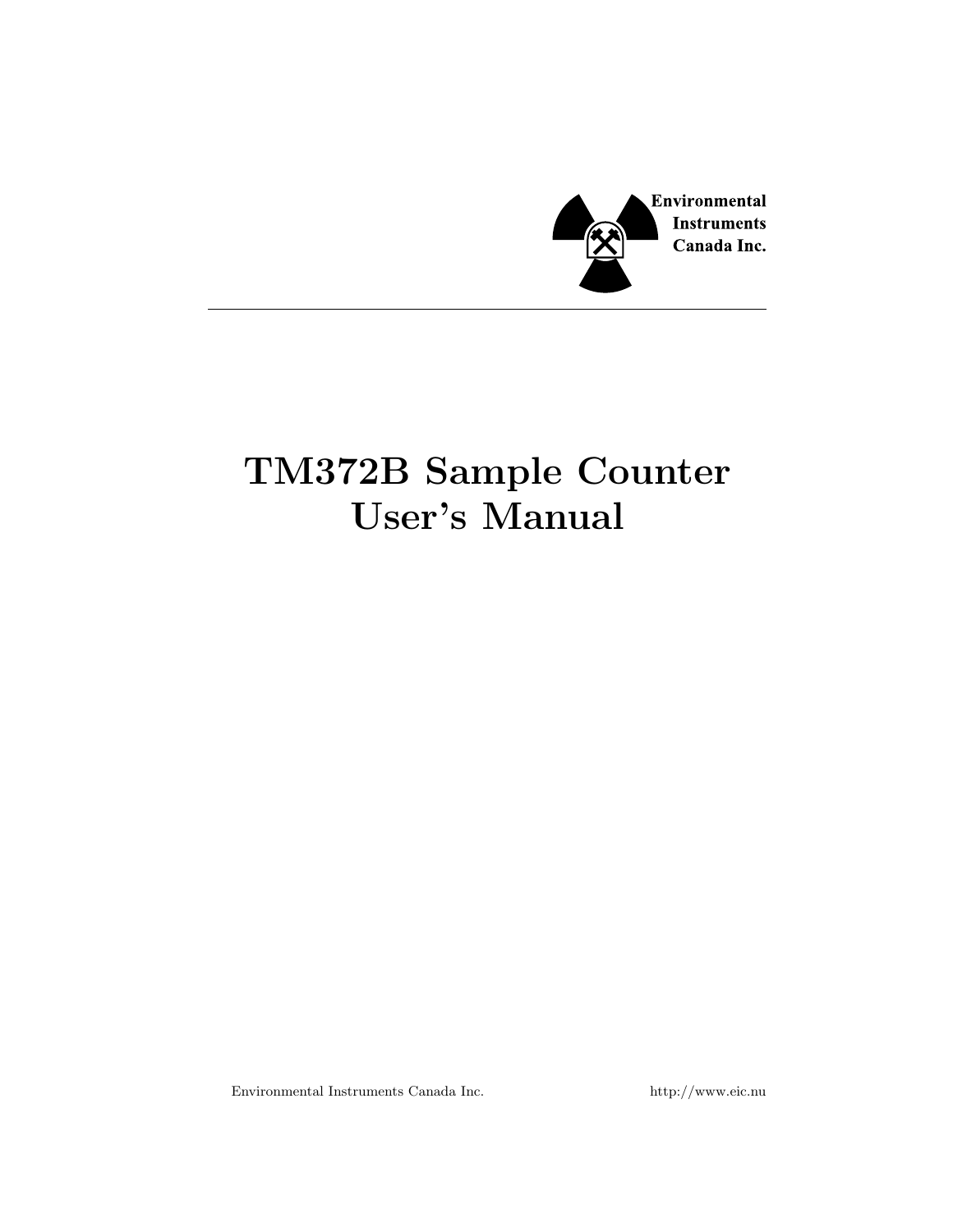# **Contents**

| $\mathbf{1}$   | <b>Overview of Device</b> |  |                |  |
|----------------|---------------------------|--|----------------|--|
|                | 1.1                       |  | 3              |  |
|                | 1.2                       |  | $\overline{4}$ |  |
| $\mathbf{2}$   | 5<br>Components           |  |                |  |
|                | 2.1                       |  | $\overline{5}$ |  |
|                | 2.2                       |  | 6              |  |
|                | 2.3                       |  | 6              |  |
|                | 2.4                       |  | 7              |  |
|                | 2.5                       |  | 8              |  |
| 3              | Operation<br>9            |  |                |  |
|                | 3.1                       |  | 9              |  |
|                | 3.2                       |  | 9              |  |
|                | 3.3                       |  | 10             |  |
|                | 3.4                       |  | 10             |  |
|                | 3.5                       |  | 11             |  |
|                | 3.6                       |  | 11             |  |
| $\overline{4}$ | Detector<br>12            |  |                |  |
|                | 4.1                       |  | 12             |  |
|                | 4.2                       |  | 12             |  |
| 5.             | Reference<br>13           |  |                |  |
|                | 5.1                       |  | 13             |  |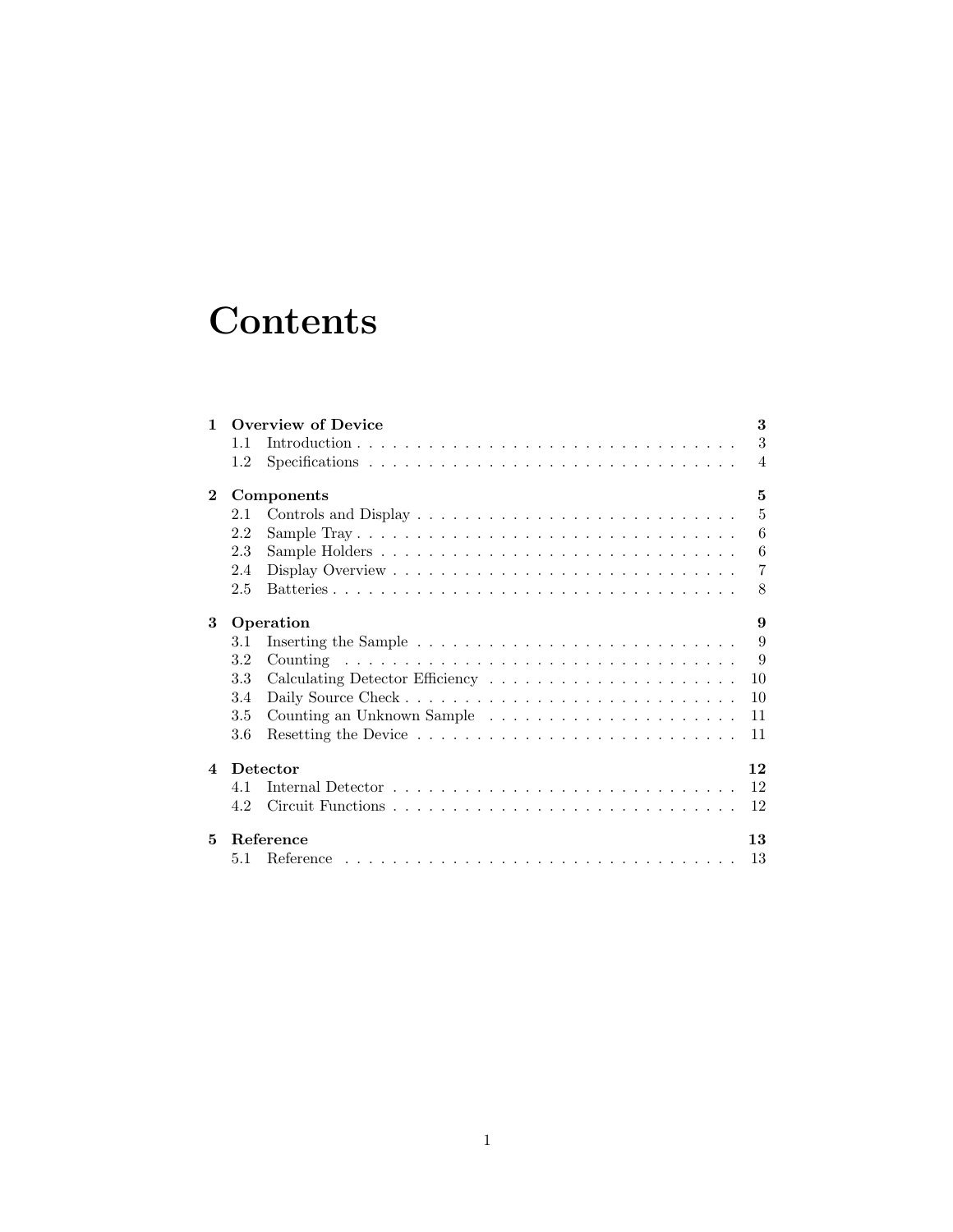Insert checkout sheet and plateau here. Set footers on checkout sheets to read "2" and "3"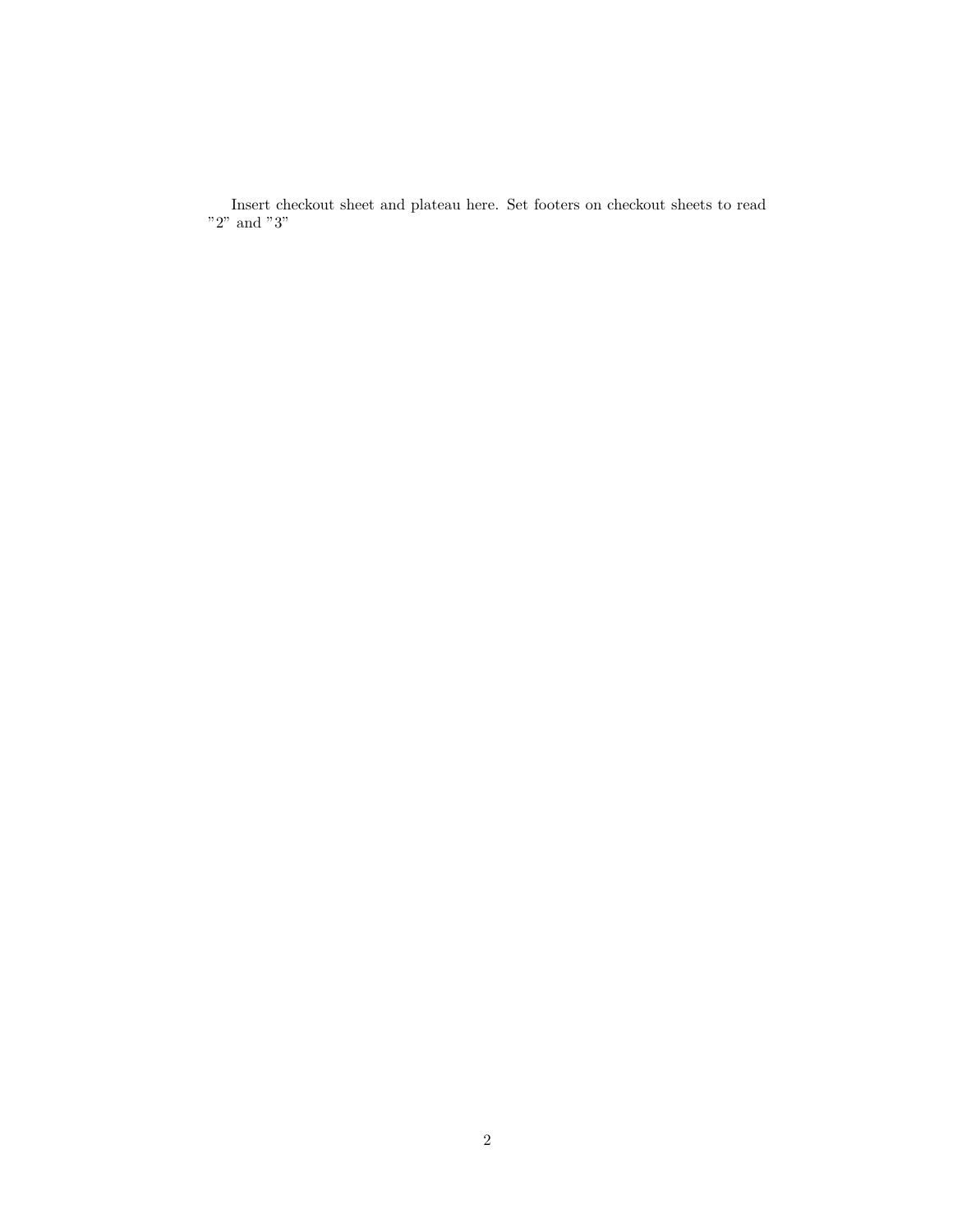## <span id="page-3-0"></span>Overview of Device

#### <span id="page-3-1"></span>1.1 Introduction

The TM372B is an ALPHA counter equipped with a foil type open zinc sulphide detector. This type of detector is inexpensive, readily obtainable and is easily replaced. The instrument uses a photomultiplier tube to count the number of scintillations from the alpha particles that strike the zinc sulphide.

A sample tray opens near the bottom of the instrument into which a sample holder may be placed. The sample holders can accommodate membrane filter samples of 25mm, 37mm, or 47mm diameter.

The following sections describe the device itself as well as the procedures required to determine detector efficiency and measure the activity of a sample.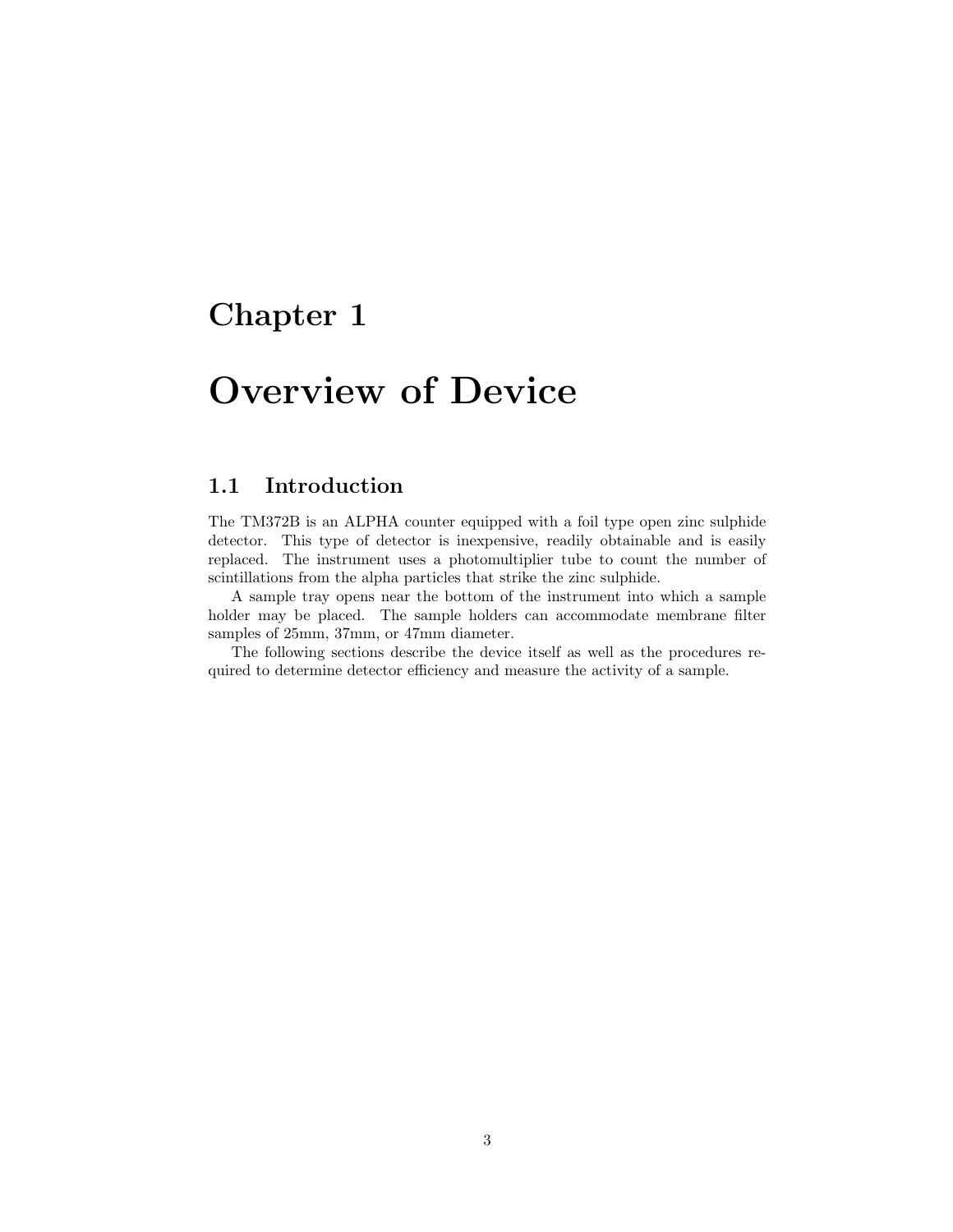### <span id="page-4-0"></span>1.2 Specifications

| ALPHA COUNTING DETECTOR   | $2"$ (50mm) diameter zinc sulphide open foil.                                                                                                                                                                                         |
|---------------------------|---------------------------------------------------------------------------------------------------------------------------------------------------------------------------------------------------------------------------------------|
| PHOTOMULTIPLIER           | <b>B38B01W</b>                                                                                                                                                                                                                        |
| <b>BATTERY SUPPLY</b>     | Five size AA NiMH rechargeable batteries.                                                                                                                                                                                             |
| BATTERY LIFE (per charge) | Aproximately 35 hours, depending on number<br>of digits displayed.                                                                                                                                                                    |
| <b>BATTERY CHARGER</b>    | 9V 660mA externally connected charger,<br>CSA approved. 16 hours charging time.<br>Batteries should be charged once a month if<br>left idle. Only use the charger supplied with<br>this instrument.                                   |
| TIME BASE                 | Crystal controlled clock oscillator.                                                                                                                                                                                                  |
| <b>HIGH VOLTAGE</b>       | Nominally 450-1000V. Adjustable.                                                                                                                                                                                                      |
| <b>DIMENSIONS</b>         | Basic instrument: $21.6 \text{ cm } (8.5)$ <sup>"</sup> ) w x $10.8 \text{ cm}$<br>$(4.25^{\circ})d \times 19$ cm $(7.5^{\circ})$ h<br>With leather case: $24.8 \text{ cm } (9.75)$ " w x 11.4 cm<br>$(4.5")d \times 20.3$ cm $(8")h$ |
| WEIGHT                    | Basic instrument: $2.2 \text{ kg}(5 \text{ lbs})$<br>With leather case: $3.2 \text{ kg}(7 \text{ lbs})$                                                                                                                               |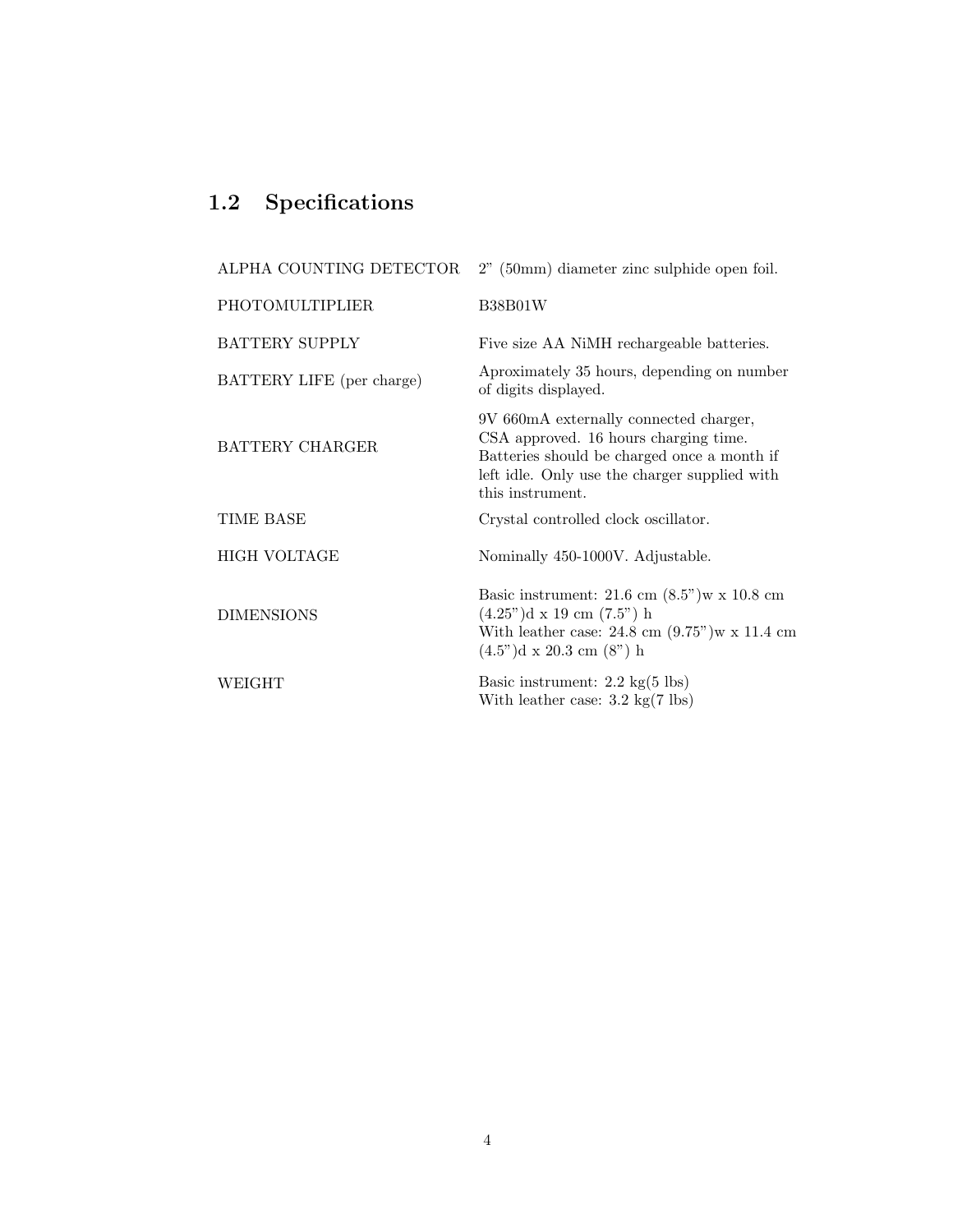## <span id="page-5-0"></span>Components

#### <span id="page-5-1"></span>2.1 Controls and Display

An overview of the front face plate controls is given in [Figure 2.1.](#page-5-2)



<span id="page-5-2"></span>Figure 2.1: Front Plate Controls

- 1. Main Display
- 2. Start Button
- 3. Stop Button
- 4. Toggle Button
- 5. Timer Button
- 6. On/Off Button
- 7. Charger Jack and Cover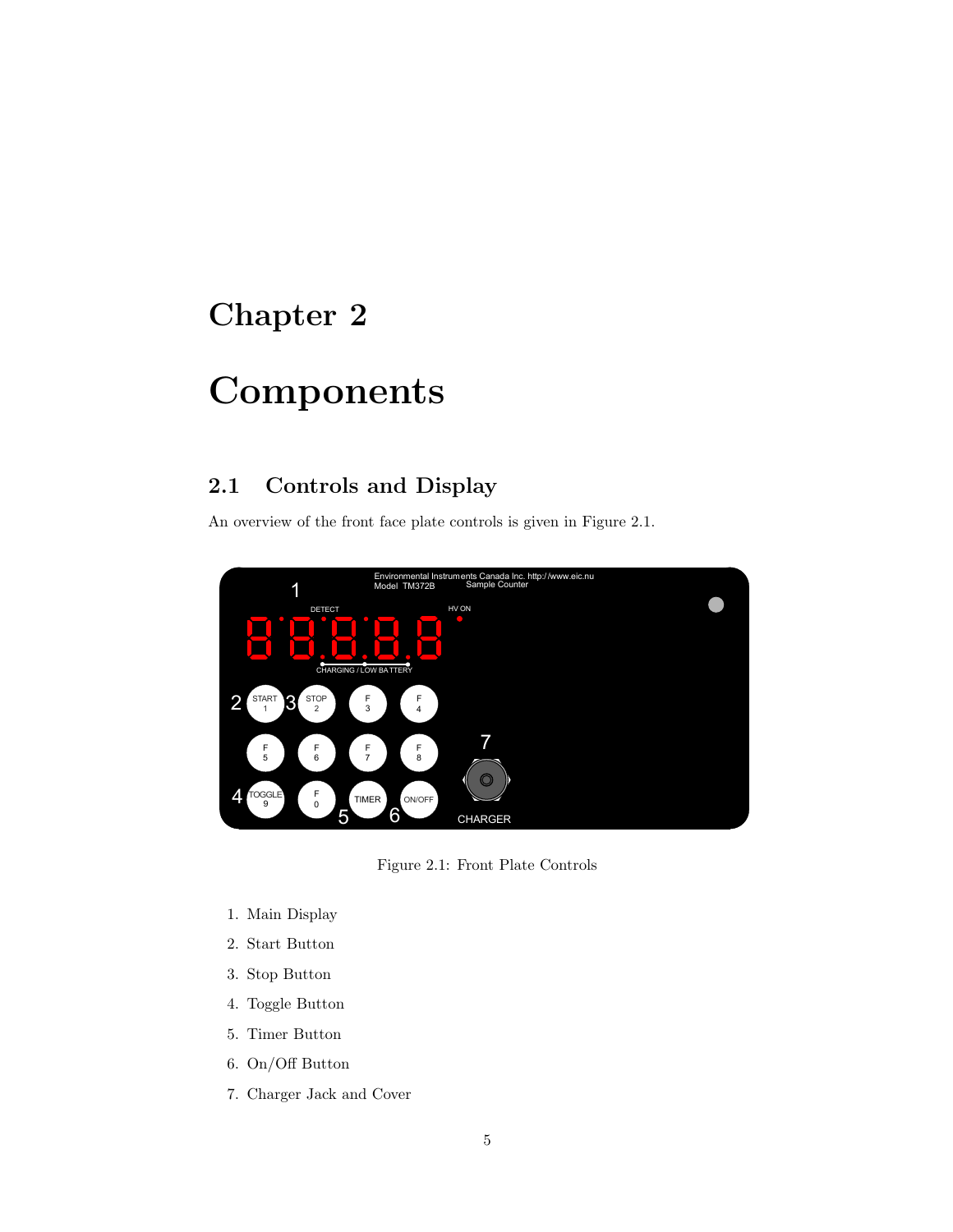- Main Display: A five digit L.E.D. display where the gross counts or the elapsed time is displayed. An overview is given in [section 2.4.](#page-7-0)
- Start Button: This button begins the count from zero. The display shows the number of counts until either the pre-set time is reached or the stop button is pressed.
- Stop Button: Stops the count.
- Toggle Button: Used to briefly toggle the display to show either the pre-set time that the user has entered or the time remaining on the count, depending on whether or not the device is counting at the moment the button is pressed.
- Timer Button: Used to enter a time for which the TM372B will count.
- On/Off Button: Turns the device on or off. NOTE: This button must be held for two seconds in order to turn the power off.
- Charger Jack and Cover: The TM372B runs off of internal rechargeable batteries. The batteries may be recharged by connecting the supplied charger to this jack. See [section 2.5](#page-8-0) for more information.

#### <span id="page-6-0"></span>2.2 Sample Tray

The sample tray is located on the back of the device near the bottom. The sample is held in the sample holder, which drops into the recess in the sample tray. To count a sample, withdraw the tray, insert the sample as outlined in [section 3.1,](#page-9-1) close the tray, and start the counting cycle.

#### <span id="page-6-1"></span>2.3 Sample Holders

Three 2 part sample holders are supplied with the TM372B for membrane filter samples of 25 mm, 37 mm, and 47 mm diameter. Alpha emitting calibration sources are calibrated for either  $2\pi$  or  $4\pi$  geometry, and the active diameter is usually less than the diameter of the disc.

When the membrane filter sample is inserted in the 2 piece holder assembly it is secured around the edge, masking a portion of the filter from alpha particle activity. The region that is masked is a ring of about 1 mm thickness around the outside edge of the sample. This means, for example, that the active area of a 25 mm diameter sample would be the area within a 23 mm diameter. This, however, will not adversely affect the activity reading because the outer edge is essentially inactive.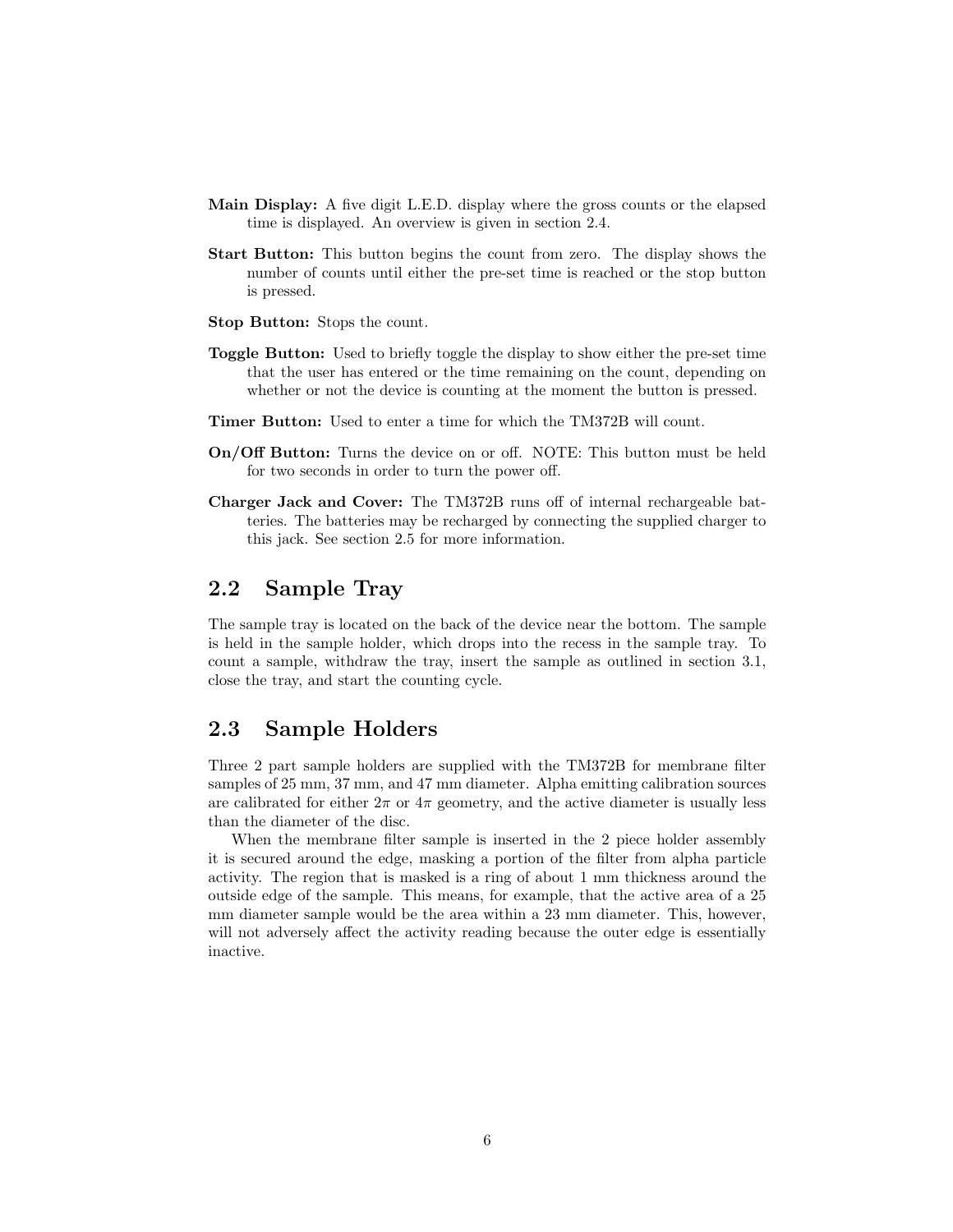#### <span id="page-7-0"></span>2.4 Display Overview

The display shows either the gross number of counts or time, in mmm:ss format. For how to change between the two displays, see section [section 3.2.](#page-9-2)

While counting, a value will be displayed using either five digits or three digits and an exponent. For numbers less than 100 000, five digits are used; see [Fig](#page-7-1)[ure 2.2.](#page-7-1) For numbers greater than 99 999, three digits and an exponent are used; see [Figure 2.3.](#page-7-2)



<span id="page-7-1"></span>Figure 2.2: An example of the display reading 19864

$$
|I\sqsubset I \sqsupseteq I|
$$

<span id="page-7-2"></span>Figure 2.3: An example of the display reading  $123 \times 10^4$ 

When the device detects an alpha particle, an LED at the top of the display will briefly illuminate to show that it has registered a count, as shown in [Figure 2.4.](#page-7-3)

<span id="page-7-3"></span>

Figure 2.4: Registering a Count

When the batteries are starting to run low the three decimal points in the center of the display will flash; see [Figure 2.5.](#page-8-1) When the batteries are charging the three decimal points in the center of the display will be illuminated; see [Figure 2.6.](#page-8-2)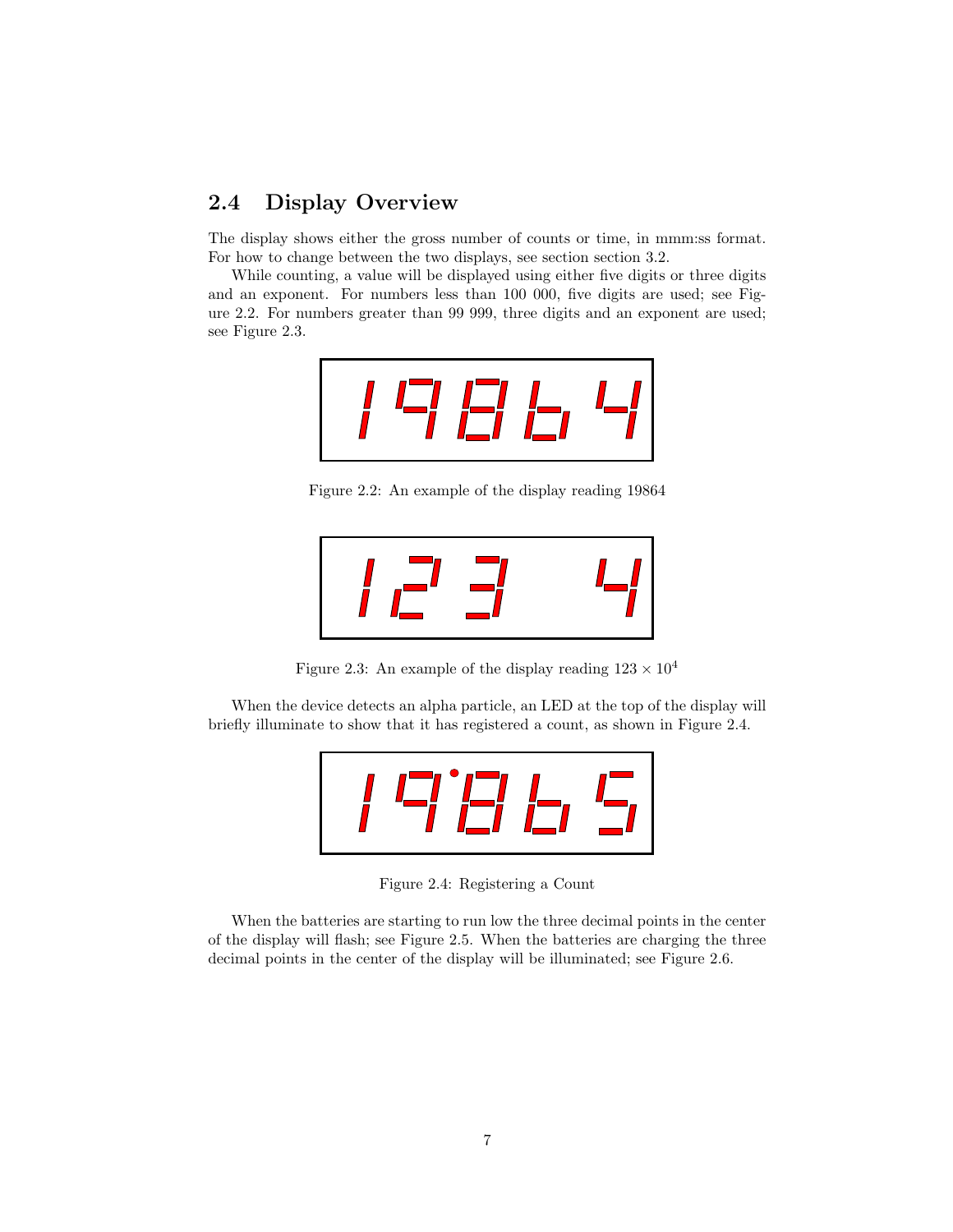

Charging Indicator

<span id="page-8-2"></span><span id="page-8-1"></span>Figure 2.6: Charging Indicator

#### <span id="page-8-0"></span>2.5 Batteries

The instrument is equipped with 5 size AA NiMH rechargeable batteries, located inside the instrument. These batteries should not need to be replaced during normal operation.

When the terminal voltage of the batteries drops below a certain threshold, the three low battery indicator lights will flash; see [Figure 2.5.](#page-8-1) The instrument will continue to function for one or two hours after this level is reached without deterioration of performance, permitting the operator to conclude his/her tests.

Once depleted, the batteries will need to be charged for 16 hours to restore full charge. To charge the batteries, plug the supplied charger into an electrical outlet (Only the charger supplied with the instrument should be used), remove the cover from the charger jack, and insert the end of the charger (see [Figure 2.1](#page-5-2) for the location of the charger jack). When the batteries are charging the three center decimal points should be illuminated; see [Figure 2.6.](#page-8-2) If the charger is plugged in before the batteries become low, the device will not charge the batteries until they do become low. The device will automatically stop charging after 16 hours have elapsed.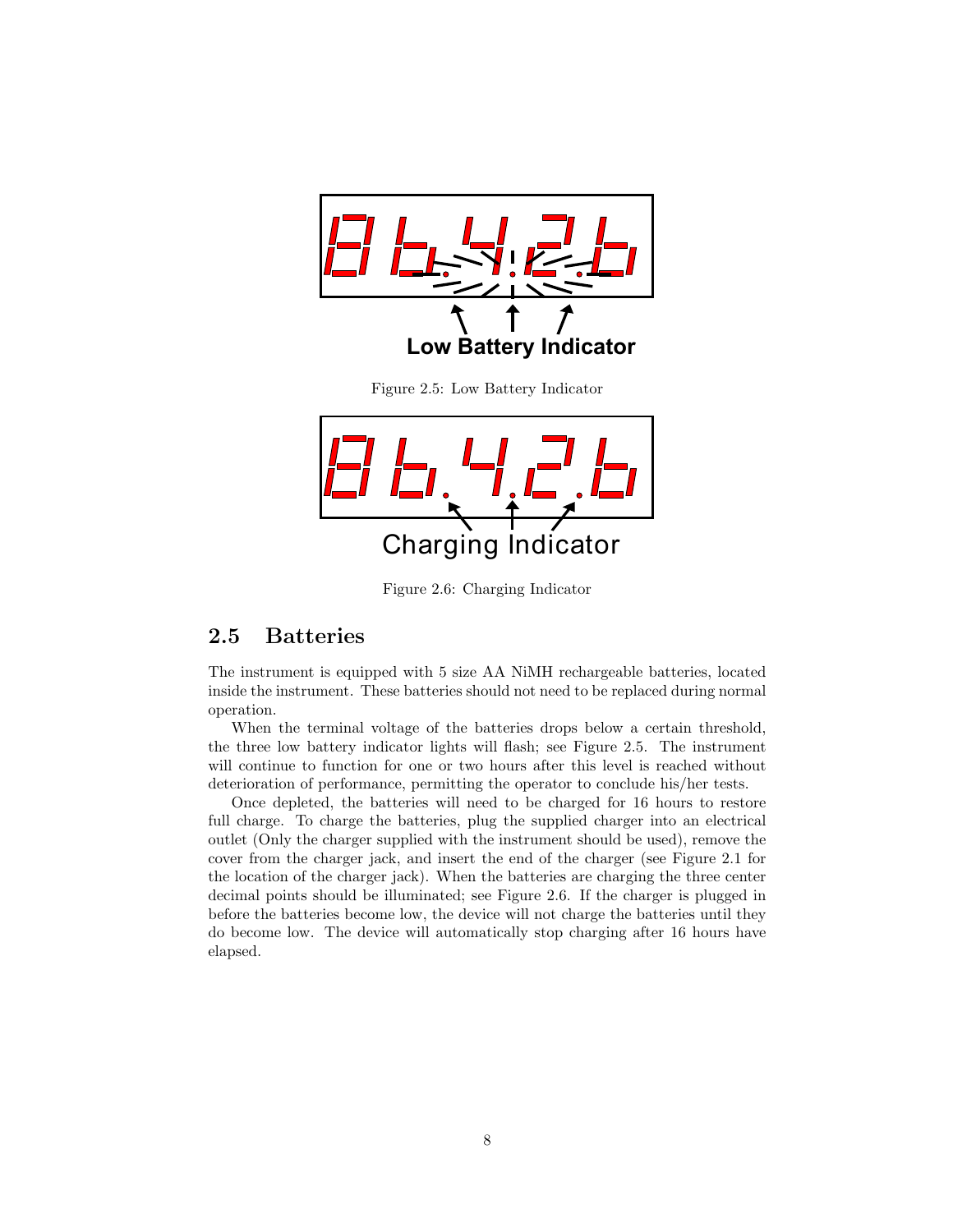## <span id="page-9-0"></span>**Operation**

This section describes the operation of the TM372B and the calibration of the instrument for counting radioactivity in a prepared sample.

For information on preparation of samples or interpretation of results, see reference [section 5.1.](#page-13-1)

#### <span id="page-9-1"></span>3.1 Inserting the Sample

To insert a sample in the 2 piece holder, remove the sample holder assembly from the tray. A hole in the tray facilitates this. Reinstall the base piece with its smaller diameter located in the hole in the tray. Center the filter sample on the base surface, place the ring over the top with the smooth surface facing up, and close the sample tray.

It is not usually necessary to switch the instrument off when changing samples. Some light may be reflected into the detector area when the tray is open, but the light seal will be restored when the tray is fully closed.

The effectiveness of this seal may be checked from time to time by counting for a period of time when no source or sample is installed in the instrument. A light leak will show up by causing many counts to be registered. Note, however, that the proper sensitivity settings must be established beforehand. A light leak should not be confused with luminescence of the detector after exposure to light or the background noise counts that may be 1 count per minute or less.

#### <span id="page-9-2"></span>3.2 Counting

After inserting a sample into the sample tray, and if you have not already done so, turn the device on by pressing the  $\text{ON}/\text{OFF}$  button. To enter the time you would like to count for, press the **TIMER** button, enter the time (in mmm:ss) format) using the number pad, then press the  $\vert$  **TIMER** button again. If you made a mistake, you may repeat this same procedure to enter a new time. The maximum time that you may enter is 999:59.

To start the count, press the  $START$  button. An LED beside the digit on the far left of the display will illuminate indicating that the device is counting.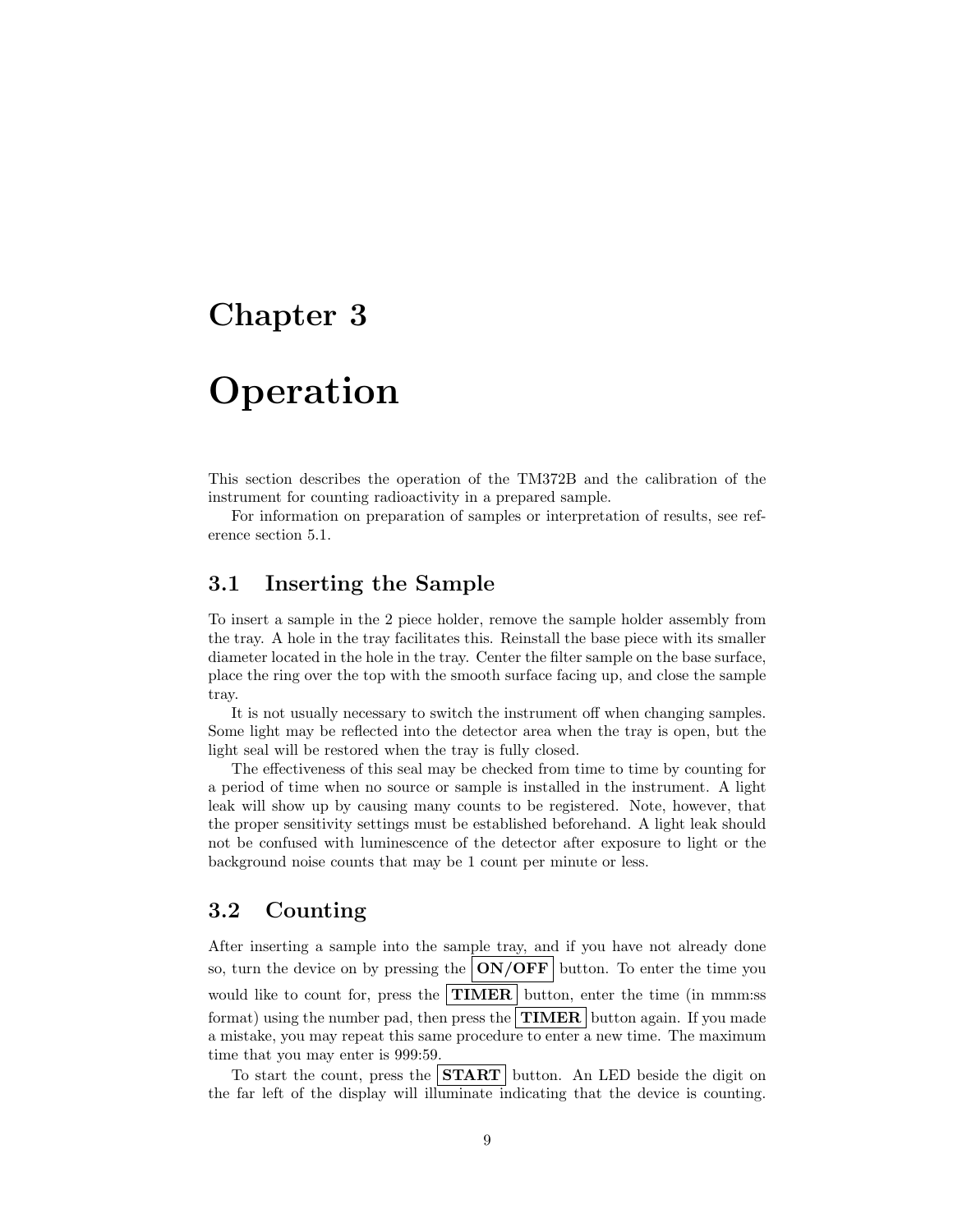The count stops when either the preset time has elapsed or the  $STOP$  button is pressed.

By default, the gross counts are shown on the main display, but to briefly display the elapsed time press the  $\text{TOGGLE}$  button. The display will change to show the time remaining in mmm:ss format for a few seconds before automatically switching back to display the gross counts. This button may also be used before the count has started or after the count has finished to display the pre-set time that has been entered. An overview of the display is shown in [Figure 3.1.](#page-10-2)



<span id="page-10-2"></span>Figure 3.1: Counting Display Indicator

The Timer count mode has an upper display limit of  $167 \times 10^5 \text{counts}$ . Once this limit has been reached the display will read  $167 \times 10^5$  and no further counts will be registered.

#### <span id="page-10-0"></span>3.3 Calculating Detector Efficiency

This procedure should be carried out once per year, or as required by local regulations. With the standard source properly placed in the sample tray, count for a sufficiently long period of time to obtain at least 10,000 counts and then convert this to counts per minute (C.P.M.). By knowing the disintegrations per minute (D.P.M.) of the standard source, the detection efficiency may be calculated:

$$
\%~detection~efficiency = \frac{100 \times C.P.M.~(determined~above)}{D.P.M.~(as~given~for~standard)}
$$

This figure will vary slightly with the detector, but a typical value is approximately 43%.

The efficiency achieved is not as important as the accuracy and reproducibility of the efficiency value. This value will remain constant as long as the instrument settings are not changed or the detector damaged.

#### <span id="page-10-1"></span>3.4 Daily Source Check

This procedure should be carried out at the beginning of each working day. Insert the check source into the sample changer. Count for 1 to 3 minutes. The result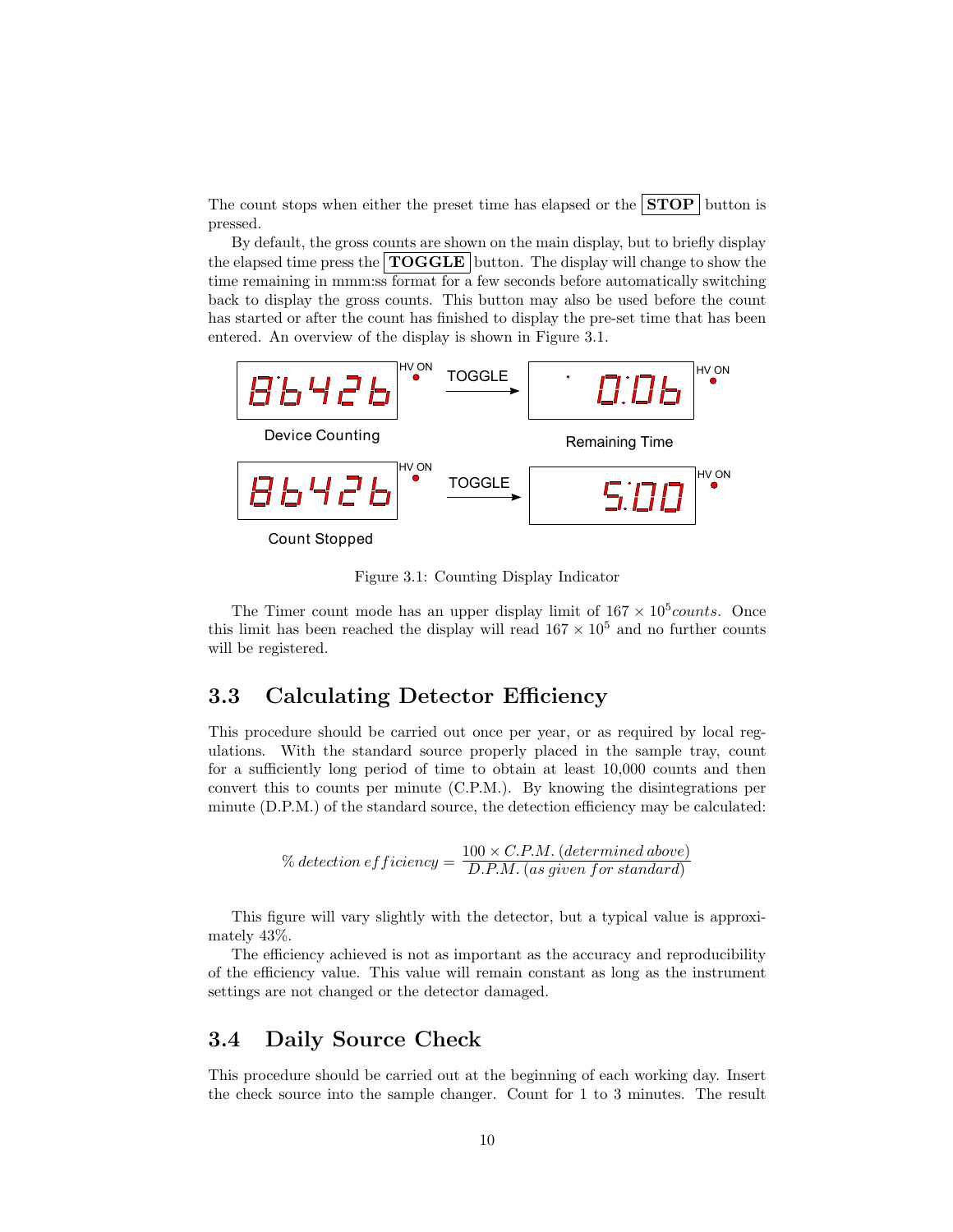should be within 20% of the nominal value of the source. Remove the source from the sample changer IMMEDIATELY after doing the source check.

#### <span id="page-11-0"></span>3.5 Counting an Unknown Sample

The unknown sample may now be inserted in the 2 piece holder assembly as described in [section 3.1.](#page-9-1)

Enter a suitable pre-set time, for example 3 minutes, and note the counts accumulated during the time period. Divide by the counting time to convert this to C.P.M. By knowing the detection efficiency, a D.P.M. figure for the unknown may be obtained:

$$
D.P.M. (unknown) = \frac{100 \times C.P.M. (of unknown)}{\% detection efficiency}
$$

Due to the random nature of radiation, a steady or constant rate of detection is not possible. The rate of occurrence will vary from the average by an amount equal to the square root of the counts, 65% of the time. Therefore, a count of 100 will be accurate to  $\pm$  10 counts, or 10%; a count of 1000 will be accurate to  $\pm$  33 counts, or 3%; and a count of 10,000 will give a 1% accuracy.

#### <span id="page-11-1"></span>3.6 Resetting the Device

If, for any reason, the device becomes unresponsive, the following should be done to reset it:

- 1. Unscrew the cap on the charger jack.
- 2. Insert the reset key into the charger jack.
- 3. Wait 10 seconds, OR until the display goes black.
- 4. Remove the reset key.
- 5. Turn power back on.

If the device is still unresponsive, contact Environmental Instruments Canada for further assistance.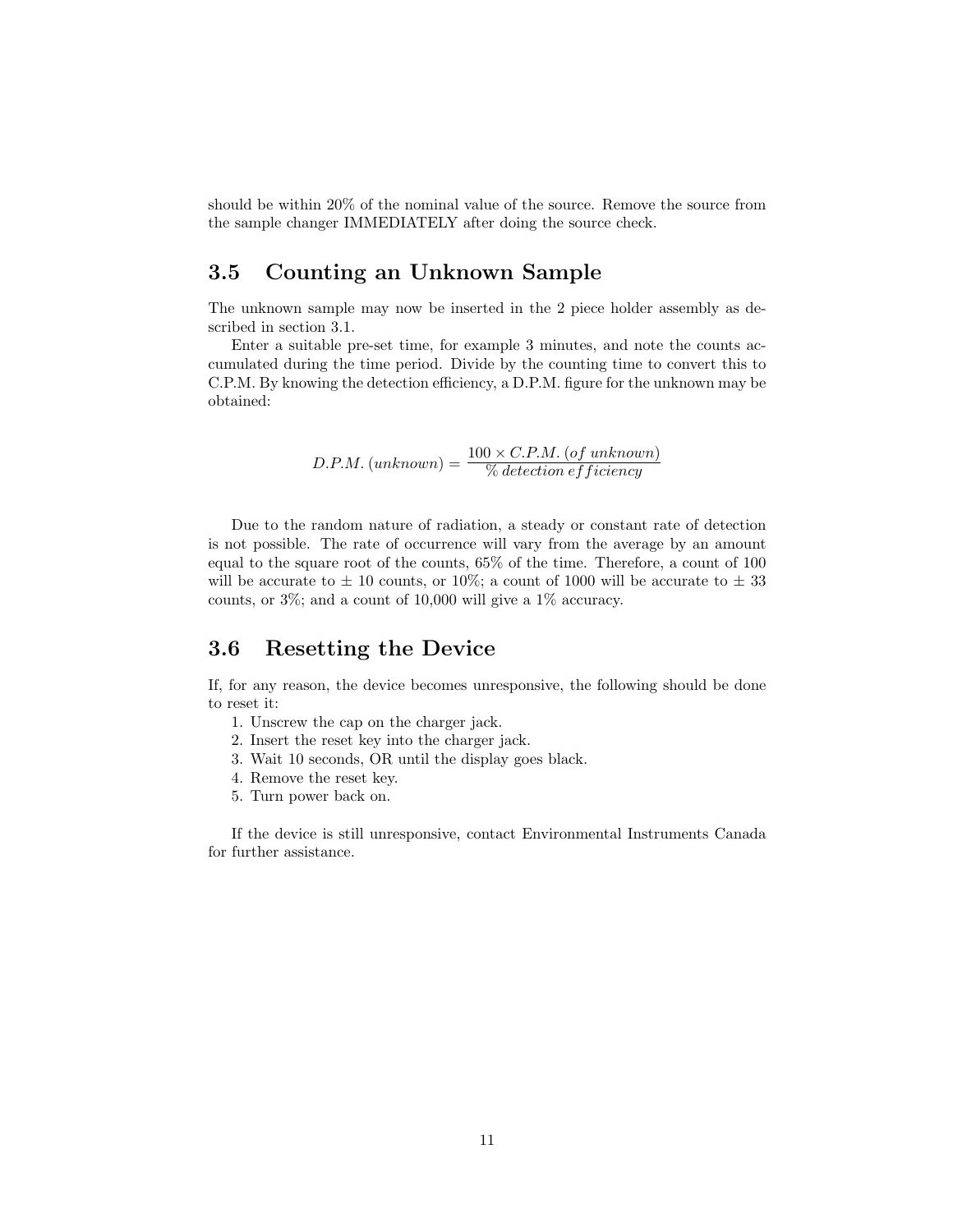### <span id="page-12-0"></span>Detector

#### <span id="page-12-1"></span>4.1 Internal Detector

Do not work in an area where bare fluorescent tubes (without plastic cover) are used. Exposing the ZnS detector to UV light will cause the background reading to be elevated for about a day.

Detectors will need to be changed if they are damaged or become contaminated with radioactivity from the sample. Routine efficiency tests should indicate if the surface of the alpha detector has been scratched or damaged. High background readings will indicate surface contamination.

#### <span id="page-12-2"></span>4.2 Circuit Functions

The TM372B is basically a Scintillation counter. The circuits used perform the following functions: The photomultiplier tube converts the light flashes (scintillations) from the detector into electrical pulses. These pulses are amplified and sent to a comparator. The comparator compares the pulses to a fixed reference voltage. If the amplitude of a pulse is greater than the reference voltage an output pulse will be generated. The pulses generated by the comparator are counted by the microcontroller. The microcontroller and related circuits handle pulse counting, timing, low battery detection, and display functions. The high voltage circuit is essentially a charge pump which converts the low voltage supply provided by the regulator into a high voltage supply suitable for driving the photomultiplier tube. The supply is adjustable from about 450 to 1000 volts.